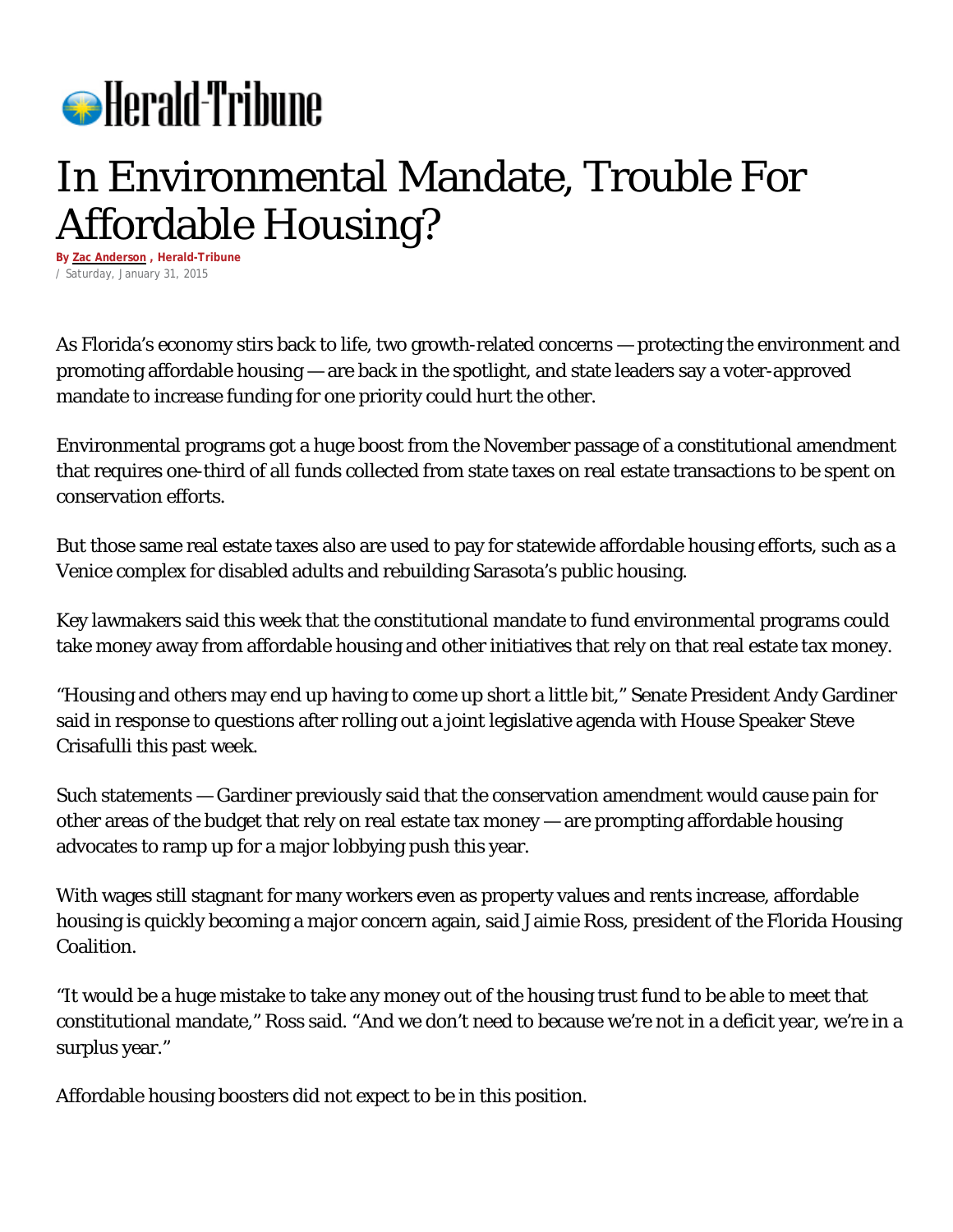This was supposed to be another big turnaround year for such programs, which received little money during the Great Recession and its aftermath.

"People said: 'Do we need affordable housing?' Half the state's in foreclosure," Ross said.

Two affordable housing trust funds established in 1992 through a special increase in real estate taxes were routinely tapped to help finance other budget priorities. Hundreds of millions was diverted from housing programs.

Lawmakers began to change their tune last year, though, setting aside \$168 million for affordable housing, the biggest sum in seven years.

Housing advocates were hopeful that funding would continue to grow with the state projecting a surplus for the coming budget cycle. If none of the housing trust fund money is used for other purposes, there will be \$267 million available next year.

But Gardiner has been trying to dampen housing advocates' expectations. He has noted that the constitution now requires that 33 percent of real estate tax money go toward environmental programs.

"When you constitutionally are mandated to take 33 percent you've got to redo the structure of how those monies all go," Gardiner said.

Environmental groups are firing back. They say that there's plenty of real estate tax money to go around, and the amendment shouldn't be used as an excuse for not funding other budget items.

"Amendment 1 becomes the scapegoat for anything that legislators don't want to fund," said Audubon Florida executive director Eric Draper.

The state expects to collect more than \$2.2 billion in real estate taxes next year, Draper noted.

Even after a third is set aside for environmental spending, that still leaves roughly \$1.5 billion for other programs such as affordable housing.

And lawmakers can't point to deficits elsewhere in the budget as a justification for taking money from the housing trust funds, as they have in the past.

There is a \$1 billion overall budget surplus this year. But Gov. Rick Scott and legislative leaders are pitching tax cuts that could chip away at those additional funds.

Draper questioned the need for more tax cuts.

"The voters didn't vote to cut taxes; they voted to spend money on the environment," he said.